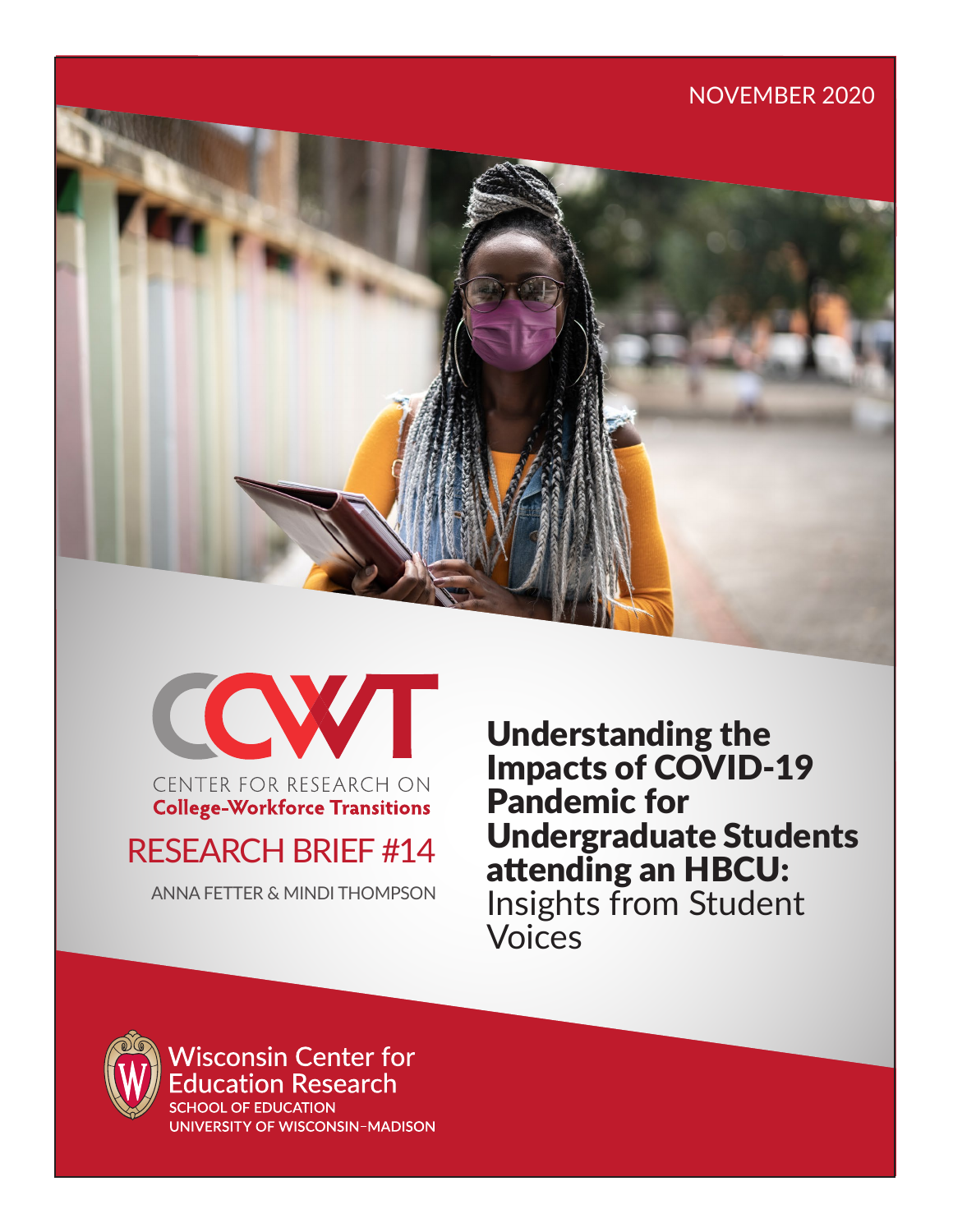# **Executive Summary**

Limited attention has been paid to the impact of COVID-19 on college students who are attending minority-serving institutions, despite the disproportionate toll COVID-19 has on minoritized communities and the worsening of pre-existing inequity brought about by the pandemic (Kantamneni, 2020; Kimbrough, 2020; Strada, 2020). It is vital to understand experiences with COVID-19 among college students who are attending Historically Black Colleges and Universities (HBCUs), which serve as primary educational pathways for Black students in the U.S. Themes from our interviews with 41 students attending an HBCU highlight that students are experiencing significant workrelated, academic, financial, and socio-emotional challenges related to COVID-19. Stressors and concerns were viewed by students as interrelated and cumulative. In addition, themes from the interviews suggested that student stressors must be viewed within the contexts of the higher education institution, student life experiences and circumstances, and their positionality within large structural systems. Given the far-ranging and ongoing impacts of COVID-19 on higher education, this Research Brief concludes with recommendations to advocate for and support students.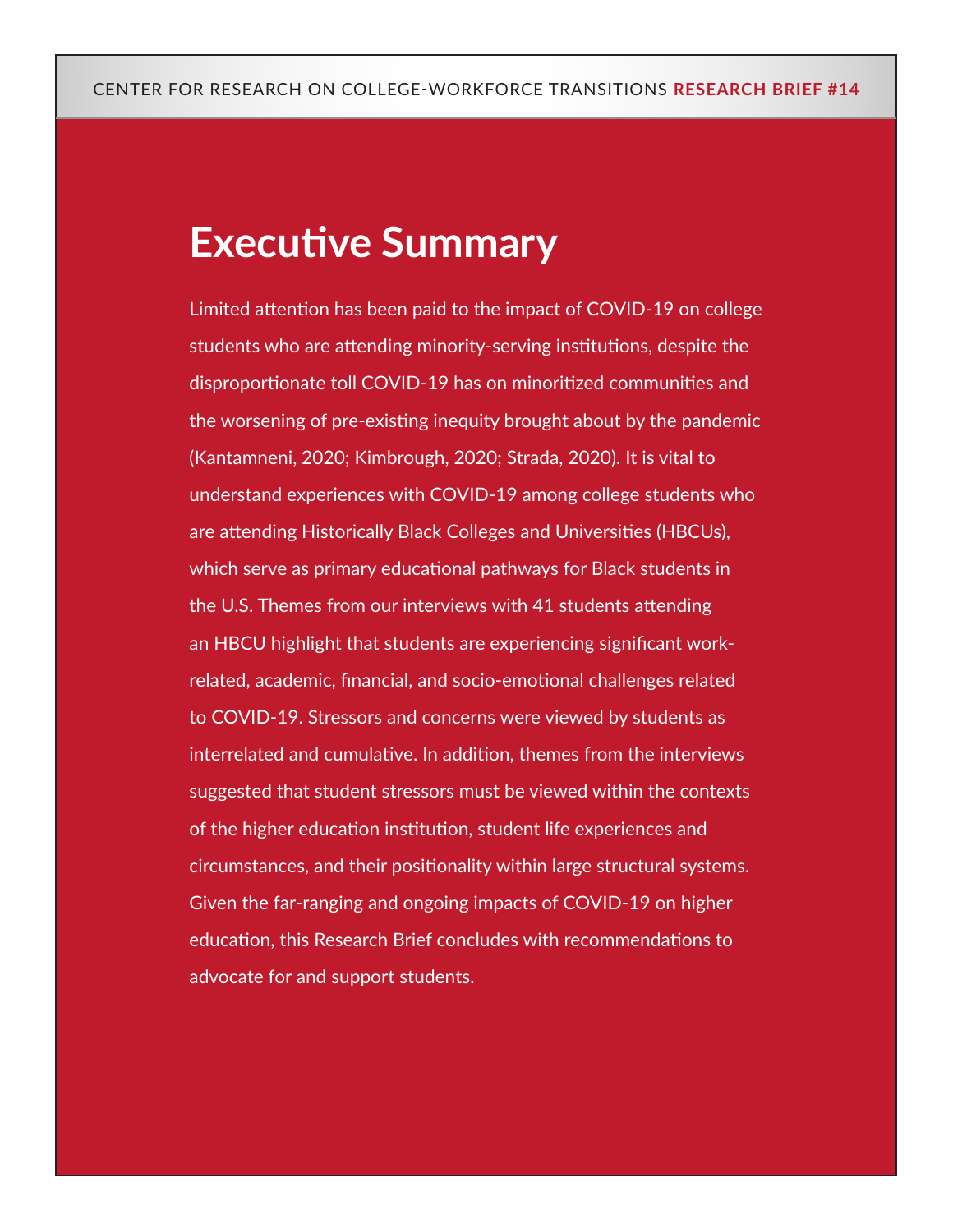# **Introduction**

As the COVID-19 pandemic led colleges across the U.S. in the spring of 2020 to close their campuses, educators, staff, and students were forced to quickly adjust to virtual course delivery, residence halls closures, and the growing threat of the virus to campus safety. The fall 2020 term has forced higher education to continue to grapple with the ongoing implications of the virus, including shifting re-opening plans, COVID-19 safety protocols, and virtual student learning.

At the same time, data from the Centers for Disease Control (CDC) have demonstrated that racial and ethnic minorities individuals are disproportionately negatively impacted directly by the COVID-19 virus (CDC, 2020). Beyond these direct impacts, pre-existing inequities in healthcare, education, and the labor force have been exacerbated by the COVID-19 pandemic. Work to understand the scope of these worsening societal inequities is ongoing within social science (Van Bavel et al., 2020).

The consequences nationally of these existing and worsening disparities are already being seen in education. In a nationally representative survey of 10,000 adults, disparities were seen in who had canceled or changed their education plans as a result of the COVID-19 pandemic. Latino (50%) and Black (42%) Americans reported higher percentages of disrupted education plans than did White (26%) respondents (Strada, 2020).

Vocational psychologists have called for scholars, practitioners, and employers to address employment and vocational concerns that disproportionately impact workers who are Black, Indigenous, and People of Color (BIPOC), women, and low-income (Kantamneni, 2020). In addition, scholars have highlighted the importance of understanding young people's perspectives and realities as they face the economic and social crisis wrought by the COVID-19 pandemic (hereafter referred to as COVID-19; Blustein et al., 2020). COVID-19 has worsened public education's existing challenges of "government funding, student mental health, diversity and inclusion, and affordability" by straining federal, state, and institution funding during a time of increased mental health needs, growing inequity, and budgetary shortfalls (Kimbrough, 2020, para. 2).

Inequities in higher education have been well documented and evidence suggests that these inequities have been exacerbated by COVID-19. For example, a Center for American Progress study outlined gaps in spending for minority and White students across states and nationwide: colleges spend \$1,000 less per Black or Latino student than for White students, resulting in public colleges nationwide spending \$5 billion less per year educating their minoritized students. At the same time, colleges have become increasingly less affordable. In 2013-2014, only 35% of 535 four-year institutions were affordable to low-income Pell-recipient students. Four years later in 2017-2018, this number had fallen to 25% (Murakami, 2020). Noting these challenges, this summer, lawmakers called for forgiving student debt and doubling Pell grants to stem the tide of increasing educational disparities, but the law stalled (Murakami, 2020).

Since the onset of COVID-19, much of the focus of its impact on higher education has centered on predominantly White four-year institutions. Less attention has been directed toward how campus closures, campus pandemic responses, and alterations to classroom instruction impact students who are attending minority-serving institutions (Kimbrough, 2020).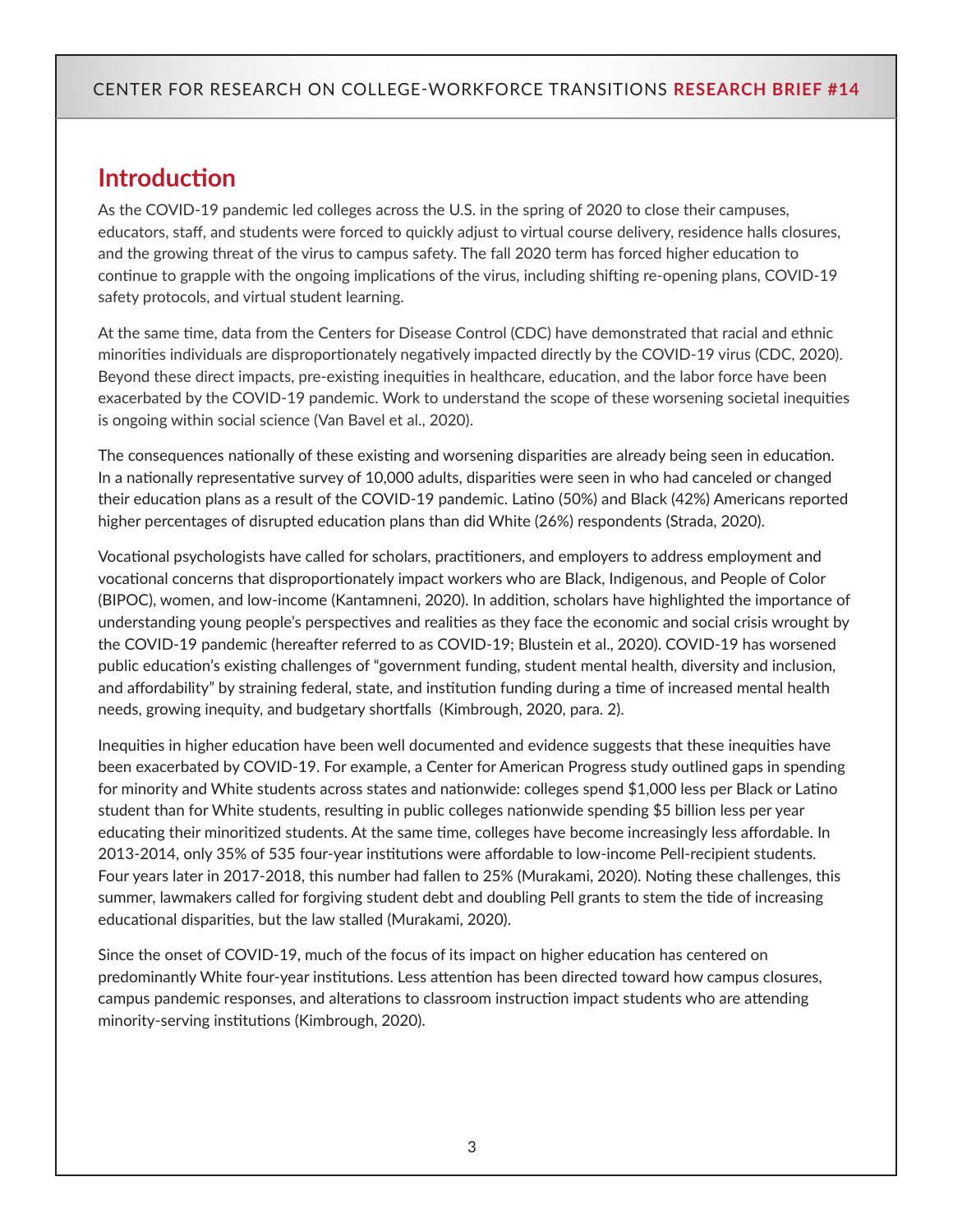It is therefore critical to understand and support students attending other types of institutions of higher education, including Historically Black Colleges and Universities (HBCUs). HBCUs have a longstanding legacy of supporting Black students, graduating a fifth of Black bachelor's degree holders despite accounting for only 3% of U.S. higher education institutions (Lomax, 2015). A national survey of graduates demonstrated that Black HBCU graduates were more likely than non-HBCU graduates to report receiving mentorship and support while obtaining their degree. In this same study, Black HBCU graduates were more likely than non-HBCU graduates to report completing an internship or job that allowed them to apply their classroom learning (41% as compared to 31%; Seymour & Ray, 2015).

The purpose of this Research Brief is to add to our understanding of HBCU student experiences of COVID-19, whose voices have been relatively absent from recent national collegiate surveys. Elevating the voices and experiences of students themselves provides important direction for educators, administrators, and policymakers.

# **Procedures**

This Brief presents findings from the College Internship Study, which is a national mixed-methods longitudinal study of internship programs conducted by the Center for Research on College-Workforce Transitions (CCWT) at the University of Wisconsin-Madison (UW-Madison).

One research question guided the findings: How have undergraduate students attending HBCUs experienced COVID-19 and its implications for their educational and career development?

The findings presented in this Research Brief are from data collection at a large, public, four-year HBCU located in a metropolis area. Results are based on individual phone interviews with students ( $n = 41$ ). These data were transcribed and analyzed in MaxQDA software using Sandelowski's (2000) fundamental qualitative description method by systematically identifying and presenting patterns from the data. The phone interviews were completed in spring 2020 and lasted approximately 45 minutes to 1 hour. During this period, many counties and states in the U.S. saw rapid rises in the numbers of confirmed COVID-19 cases and deaths. Of note, these interviews occurred prior to the summer 2020 nationwide outcries and calls for justice regarding police brutality.

The purpose of this Research Brief is to illustrate and highlight HBCU student perspectives and experiences with COVID-19. Particular attention is paid to the implications for college administrators, professors, and advocates who seek to support students. In each section below, we summarize themes from our interviews alongside data from national surveys. The Research Brief concludes with suggested recommendations for educators, staff, and institutions to support students.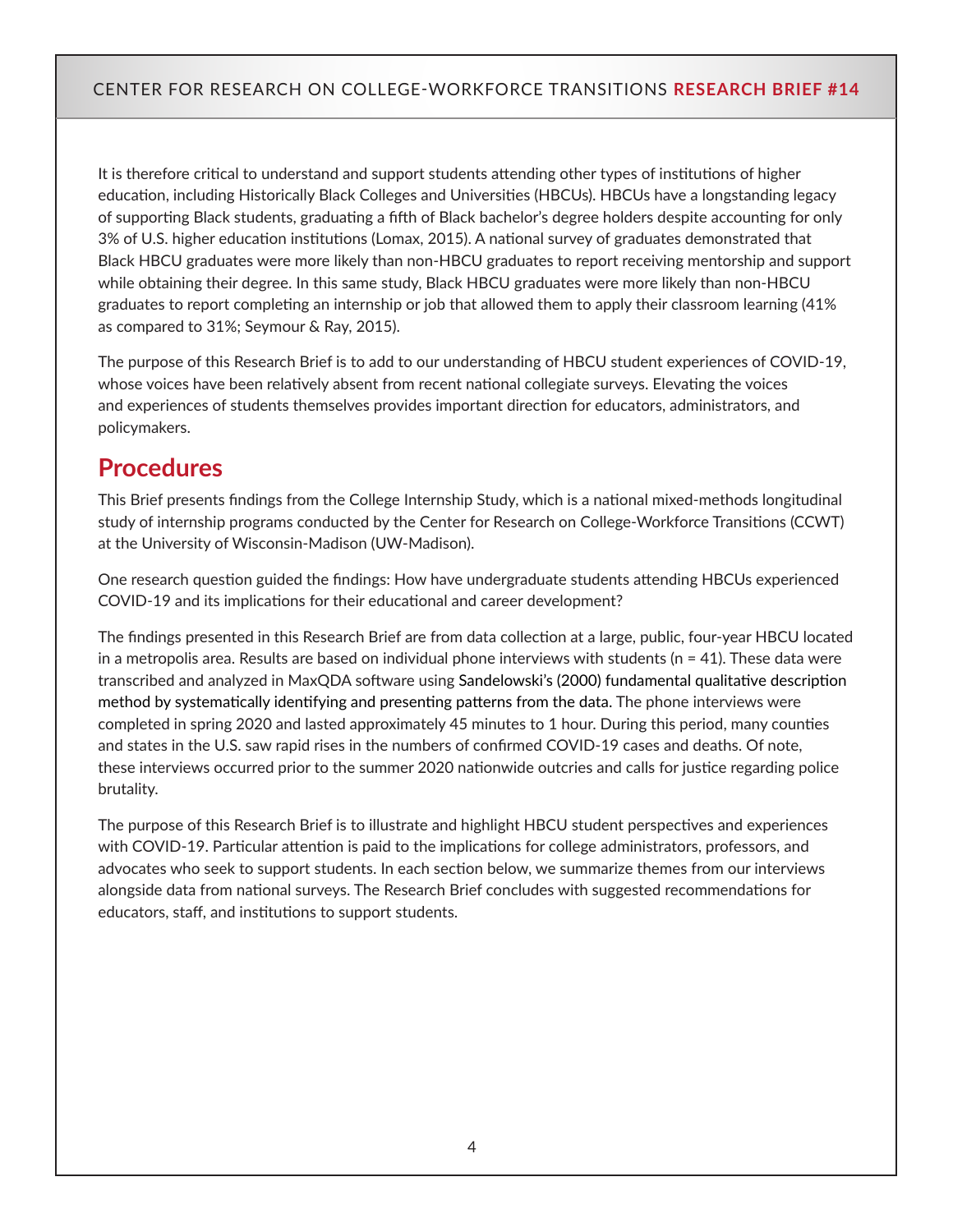# **Student Experiences with the Covid-19 Pandemic**

Interviews with students occurred following restrictions to face-to-face classroom teaching in Spring, 2020. As such, we were interested in exploring how students' academic trajectories, career development, and internship experiences had been impacted at the onset of COVID-19. In our interviews, students expressed stress related to their internship involvement, academics, future career and academic success, financial insecurity, and socioemotional well-being. In the sections below, each of these is described and student voices are highlighted to illustrate themes. Findings are contextualized within national data from various large-scale surveys undertaken in spring and early summer.

### **Academic Impacts**

The academic impact of COVID-19 on post-secondary students nationwide also has been the focus of numerous large-scale surveys, with focus areas ranging from the experience of online learning to students' anticipated shifts in their academic trajectory. The specific challenges of online learning have been described, with an eye toward the realities of online modality and course design, particularly in the context of a sudden shift to remote learning during the spring semester (see Means & Neisler, 2020; OneClass Blog, 2020).

In one survey of student academic experiences, 15,677 primarily undergraduate students from 21 non-HBCUs across the U.S., students reported the most difficulty with group assignments and research laboratory exercises (Blankstein, Frederick, & Wolff-Eisenberg, 2020). Across various surveys (Blankstein, Frederick, & Wolff-Eisenberg, 2020; SSCCC, 2020), students have expressed needs for greater IT and technical resources, learning support for students with disabilities, affordable books, library resources, and internet access.

In our interviews, concerns related to online learning loomed large for students. Importantly, only two students noted being unconcerned with courses moving online. At the time, these students indicated that this transition was helpful because it eliminated their commute to classes. In contrast, the overwhelming majority of students reported online learning challenges resulting from the move to remote instruction. These included challenges related to technology, the modality of instruction, faculty support, and student factors.

Students named difficulty learning while using the online technology including having difficulty asking questions, slower faculty communication, isolated learning experiences, and faculty technical difficulties that inhibited learning. Several students shared perceptions that faculty were inconsistent in their support of students, perceptions that some faculty may have felt the need to assign more work to "make up for" the online transition, and a feeling that some faculty perceived students as "lazy" rather than appreciating the challenges that students were grappling with related to COVID-19. As students wrestled with a variety of stressors, they expressed frustration that they were receiving less academic learning support alongside greater expectations. One student shared their exasperation as follows:

And especially during this time, I feel like professors are overdoing it. As in, if we actually have class, they wouldn't give us as much work because we are active in class. And at the end of the semester we're realizing – "why did we fail?" It's because they're grading us hard, and they're not really taking into consideration that, hey, there's a lot. A lot of people don't learn just looking at a computer. They learn face to face.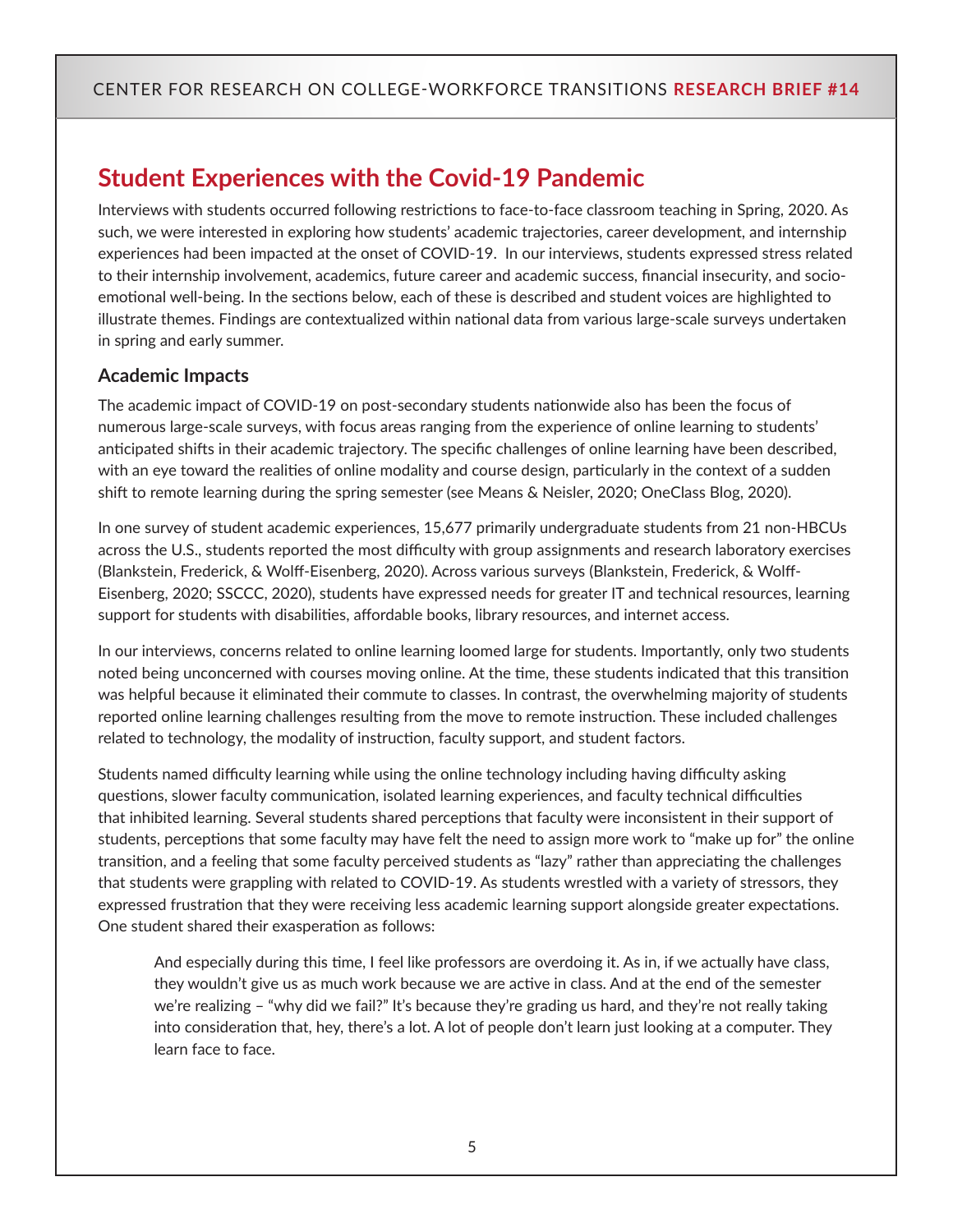Themes from our interviews also revealed that many factors were impacting student learning as a result of COVID-19. For example, students described their struggles to learn remotely due to increased distractions, low motivation, depression, and an interruption to study habits and routines that had worked well prior to COVID-19. Some students noted the acute negative impacts on their learning and skill-development in STEM courses that involved in-person projects or groupwork, labs, technical equipment, or required out-of-class faculty support. One student described the challenges of being an essential employee and full-time student:

It's definitely very hard because I feel like there's no slack given when it comes to student work. They don't care for the most part, if you're still working, or essential worker, or you're going through stuff. You still have to balance so much, but teachers still are expecting so much out of you during this time.

Although students expressed challenges with faculty, some students also expressed appreciation for the support they had received from individual faculty, their academic department, or their institution as a whole. Students in our interviews expressed that the support primarily involved greater leniency around academics. One student said,

My university, they've kind of been helping, they've been helping because at first a lot of people couldn't do the online class thing because some people don't have, you know, WiFi at home and things like that. So, they would, they gave us an option to pass or fail, like it won't hurt your GPA or anything, so I think that was nice of them to do that because a lot of people don't have the same resources as they do as if they was at school.

**Students noted a desire for greater support from their faculty and academic departments to enable students to engage successfully in their learning.**

In summary, the vast majority of students experienced negative impacts of COVID-19 on their learning experience. Students noted a desire for greater support from their faculty and academic

departments to enable students to engage successfully in their learning. These narratives add needed complication to our understanding of the difficulties with which students attending an HBCU are grappling.

#### **Internship Impacts**

COVID-19 created massive disruptions to undergraduate student internships. National data indicates that many internships were cancelled, some went fully remote, and others were delayed or cut short (Chan, 2020). According to Glassdoor, half of internship openings have been cancelled since the onset of COVID-19. As compared to one year earlier, internship hiring in May of 2020 had fallen by nearly 50%. The greatest declines were evidenced in the following industries: travel and tourism, information technology, architecture and civil engineering, telecommunications, and media and publishing (Stansell, 2020). Results from survey of 1500 undergraduates at Arizona State University conducted in late April 2020 highlighted the widespread effects of COVID-19 on undergraduate students' work lives. According to the survey, 40% of undergraduate students reported that they lost an internship, job, or job offer as a result of the pandemic.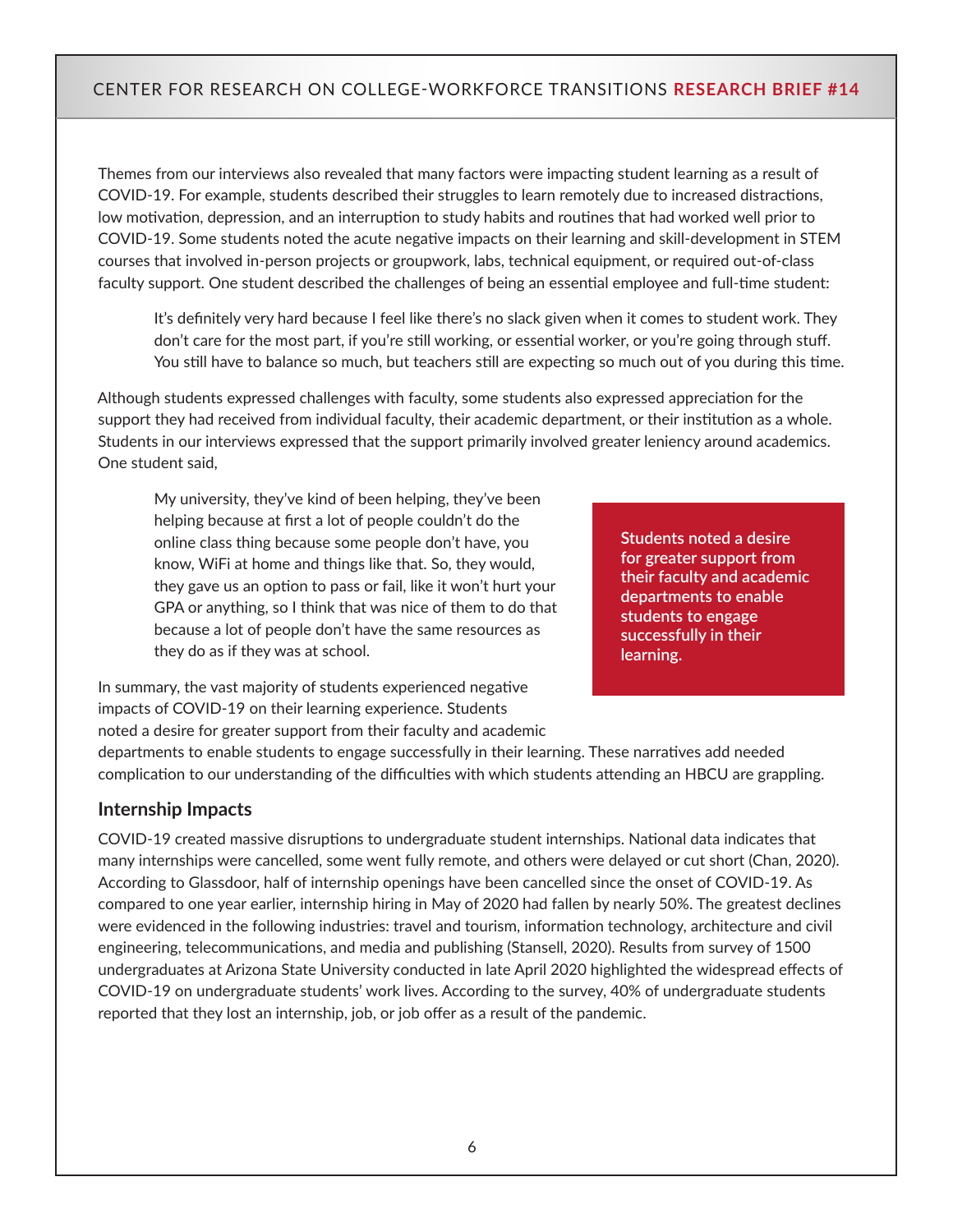In terms of income, students reported a 31% decrease in wages and 37% decrease in the amount they were working; 60% of the sample indicated that a family member had experienced a reduced income (Aucejo, et al., 2020). Similarly, another survey found that 23% of students had a job or internship cancelled, 35% had their internship modified, and 12% had to alter their plans to financially support themselves or their families (Global Strategy Group, 2020). Although rates of job and internship loss vary across survey samples, the data reveal a concerning trend: 23-40% of students have reported losing a job or internship as a result of COVID-19. This trend was reflected in our interviews as well.

Many of the 41 students whom we interviewed shared a belief that their internship experience had been impacted as a result of COVID-19. Seven students reported that their internships had moved online, one student had obtained an unpaid online internship related to COVID-19, and another student's internship had changed for the worse in terms of increased workload and reduced contact with supervisors or mentors due to understaffing.

Beyond altered internship experiences, our interviews revealed that COVID-19 affected the internship application process. Students who had been or were in the process for applying to internships indicated that their experiences were significantly impacted because of COVID-19. Seven students reported difficulty finding internship postings, four had internship offers rescinded or cancelled, and one reported that their internship had been postponed. One student had been accepted to a prestigious summer public health internship that was cancelled, which left the student uncertain of how to meet her educational goals and prepare for graduate school. The student described this in this way, "I'm actually kind of hurt about it. Because, yeah, I was really ready and excited to be able to pursue something that I'm really interested in.... So, yeah, I kind of felt a little crushed about that." Two students reported struggling with the ambiguity of not knowing the status of their pending internship applications. Another withdrew their applications due to pre-existing health conditions and fears related to possible risk of exposure should they be accepted into the internship. Some students shared their concerns about continuing to apply for internship opportunities moving forward. One student noting their uncertainty around internship applications, said:

I am planning to. I was planning to. But because of this whole Covid-19 business, I don't know how possible that will be…. Because certain jobs are cancelled, put on hold. So, it's like, do I even apply? Is it worth it to apply? But, regardless, I still think it's worth it to apply because you never know how long this thing might last.

In summary, national data and data from interviews with students attending an HBCU highlighted the widespread implications of COVID-19 on disruptions to internships. This leaves large groups of students without access to these potentially transformative career development experiences.

**COVID-19 has resulted in widespread disruptions to internship experiences, leaving large groups of students without access to these potentially transformative career development experiences.**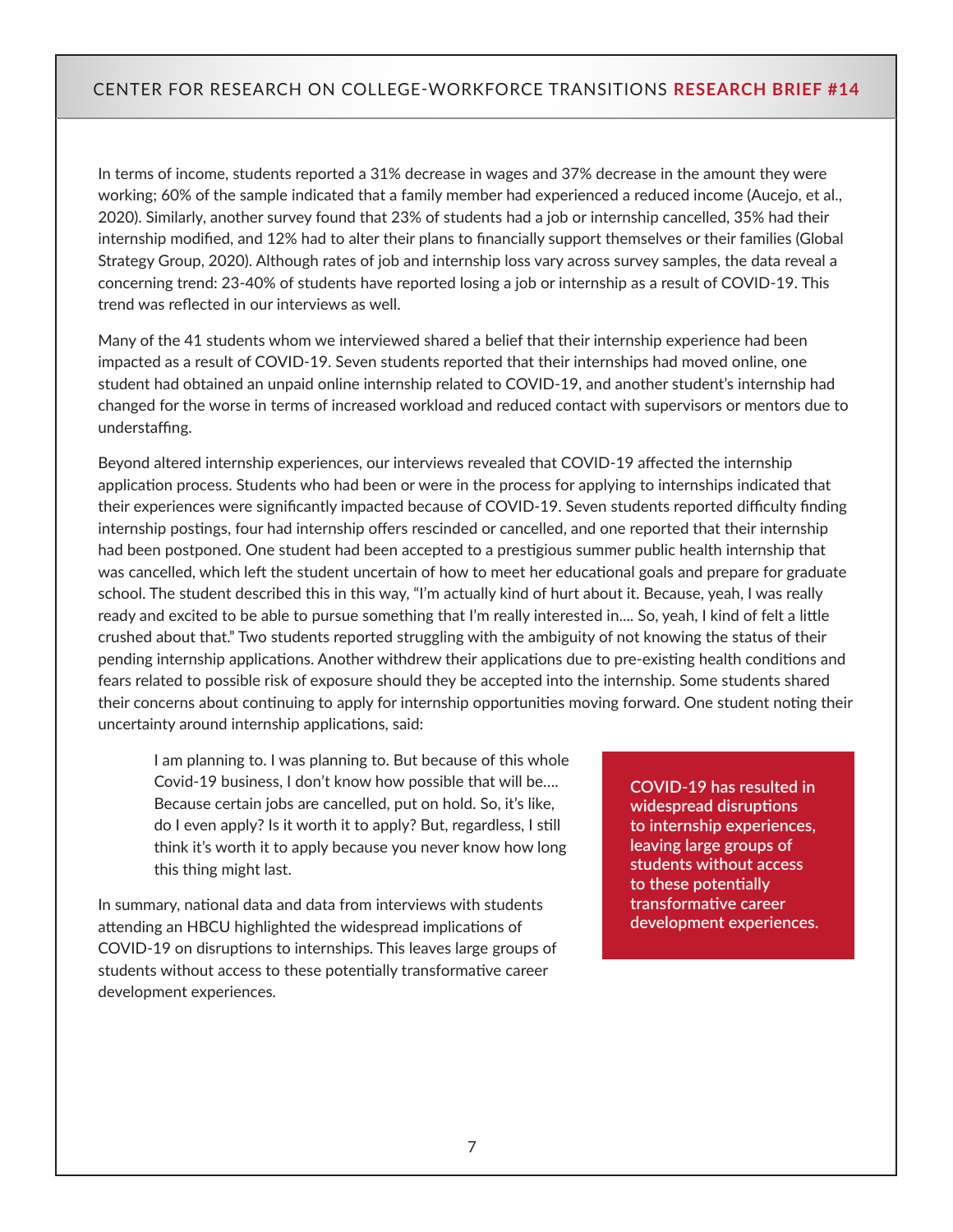#### **Graduation and Future Employment**

Initial data suggests COVID-19's potential long-term ramifications for students' graduation trajectories. Findings from the Arizona State University survey revealed that 13% of student respondents reported delaying graduation and 11% reported withdrawing from classes due to COVID-19 (Aucejo, et al., 2020). Students in this survey also reported heightened levels of pessimism toward their future employment opportunities (Aucejo, et al., 2020). Results from another survey revealed similar concerns. Seventy-seven percent of the 1,010 undergraduate students nationwide who responded to a May 2020 poll from the Education Trust and the Global Strategy Group said they were worried about being able to stay on track to graduate. Those concerns were highest among Black (84%) and Latino (81%) students. notably, the survey did not specify why students were experiencing these concerns, making it difficult to ascertain intervention points.

Within our interviews, students echoed these concerns. Students shared feeling worried about successful course completion, staying on track, and life post-graduation. For some students, this was related to the specific challenges of online learning and support. Others described difficulty contacting advisors or faculty about capstone project expectations. They shared their fears that this would interfere with their ability to graduate that spring. One student expressed difficulty obtaining course accommodations from an instructor after the student was herself hospitalized for COVID-19. Another student shared concerns about the connections among online learning, course completion, and successful graduation in this way:

I want to say I've been coping pretty well.... I'm just kind of preparing myself for the worst situation possible, like whether I need to drop the class or whether I need to switch to pass or fail, whether I may have to stay an extra semester instead of graduating when I wanted to because of one class or not.

In terms of post-graduation employment, many students shared anxieties about the ability to find employment. Four graduating seniors with whom we spoke expressed concerns about their ability to find work due to hiring freezes and an economic downturn. One noted that his concerns about his post-graduation employment was complicated by a perceived lack of job-search support from his academic program. He said,

I graduate in three weeks and I don't have any interviews lined up, I likely won't get any interviews lined up unless they're trying to do a Zoom interview. And on top of all of that, my chair has now become super busy because of the corona, trying to figure out what's going to happen, how we're going to do these grades, just super busy.

A few students cited the prospect of increased opportunities for telework arrangements in the future. Even students who, at the time of the interviews, were not experiencing acute financial distress and felt "okay for now" indicated feeling concerned about the future. In particular, students expressed sentiments that their futures seemed precarious as they imagined the challenges to successfully transitioning from college into the workforce. One student commented about this sense of uncertainty about finding employment in their chosen field in this way: "It just depends on when everything goes back to normal. And even that normal is not going to be what it was

**Although further longitudinal data is needed to understand the longer-term implications of COVID-19 on career disruptions, preliminary findings highlighted significant concerns and stress associated with students' future academic and career trajectories.**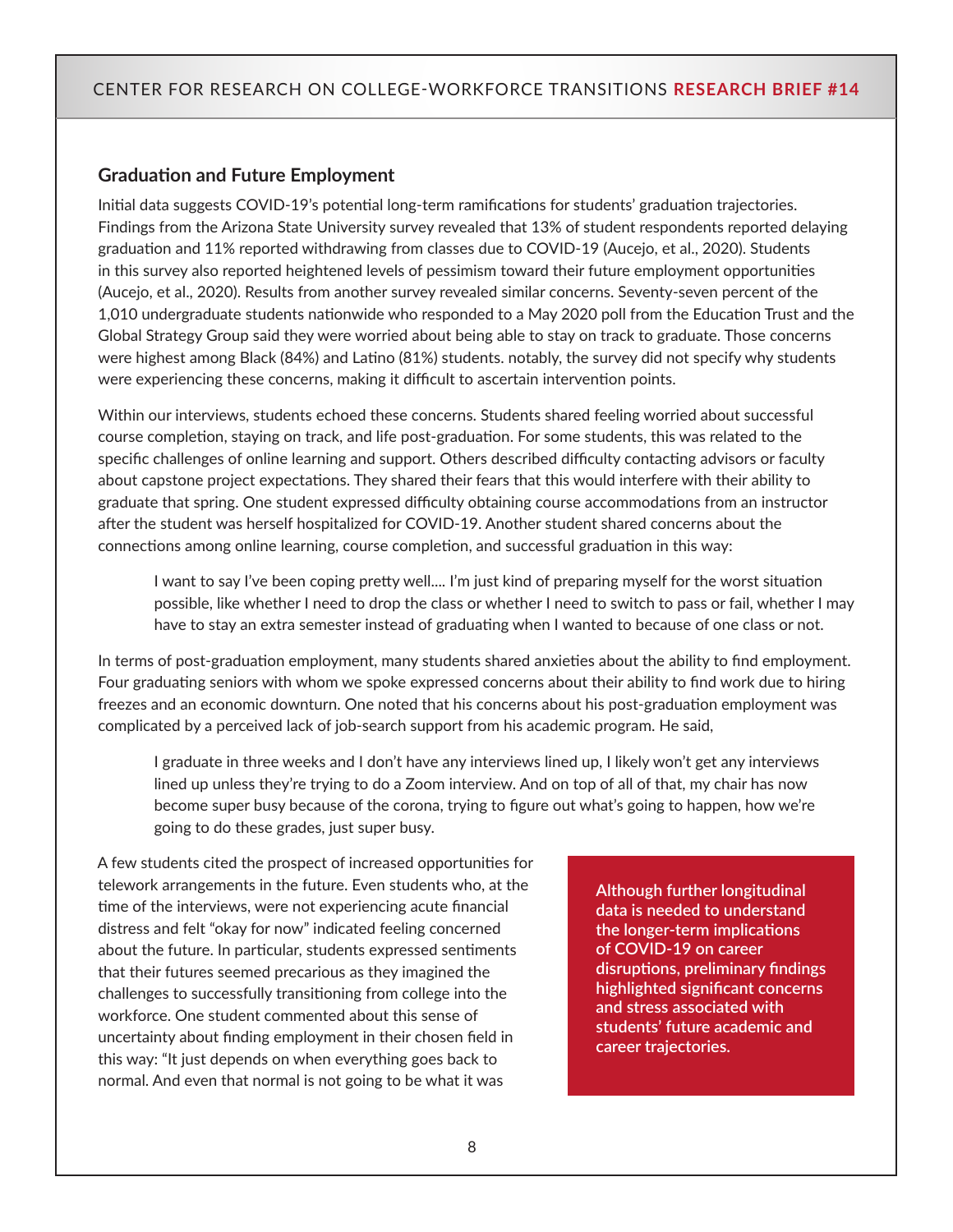before." Despite the shared sense of concerns about the future, students at the time of our interviews expressed hope that COVID-19 would remit, the economy would recover, and they would be able to find paid work post-graduation.

Although further longitudinal data is needed to begin to understand the longer-term implications of academic and career disruptions wrought by COVID-19, preliminary findings from these interviews highlighted significant concerns and stress associated with students' future academic and career trajectories.

#### **Financial Insecurity and Stress**

Findings from national surveys highlight COVID-19's critical financial fallout for college students, particularly low-income college students. The Healthy Mind Network (HMN) surveyed a nationally representative sample of 18,764 students on 14 campuses in spring 2020. Sixty-six percent of the sample reported that the pandemic led to increased financial stress (HMN, 2020). In another study, one fourth (27%) of community college students surveyed reported an inability to pay their mortgage, rent, or utilities because of COVID-19's impact (SSCCC, 2020). In a national sample of 1,010 students conducted during spring 2020, 43% of low-income students indicated that they had skipped or reduced their meals as a result of income insecurity related to the pandemic. Importantly, almost half of students (47%) nationwide thought they could not afford basic expenses such as housing, food, and tuition if COVID-19 persisted for two more months (Global Strategy Group, 2020).

In another study, 20,000 students from 40 institutions responded to the Higher Education Data Sharing Consortium's COVID-19 Institutional Response Student Survey in April 2020 (Blaich & Wise, 2020). Thirtyeight percent of the sample reported worrying often or very often about paying their bills and 15% worried about having enough to eat on a daily basis. Among Black students, these rates were more concerning; 48% of Black students reported worrying about paying their bills and 27% were concerned about day-to-day eating (Blaich & Wise, 2020). The financial concerns reported by students across these national studies extend beyond worry or stress, and for many students involves facing both food and housing insecurity while attending college. To date, little to no data exist regarding students attending HBCUs.

Students in our interviews shared their significant concerns and stress related to financial insecurity**.** Several reported fears that they would not be able to afford their housing, pay tuition, or support their families and themselves. Students shared ways in which campus closures contributed to a scarcity of resources available to provide financial relief for struggling students. For example, one student described it in this way:

Well, I remember campus, they used to have, like, a little food drive thing, and then people that don't have money to buy food, they used to provide it for them. So, there are a number of things that you can get. Like, you can get two vegetables or one peanut butter. They used to do that all on campus. But because campus is closed, it's just like you can't do anything.

Another student expressed shared the following concerns:

I don't have a job. My rent is due soon. I don't know how I'm going to pay for that. I have to spend money on groceries that I really don't have... My mom, she's working. She has a whole bunch of kids at home she has to take care of…. she can barely send money to me.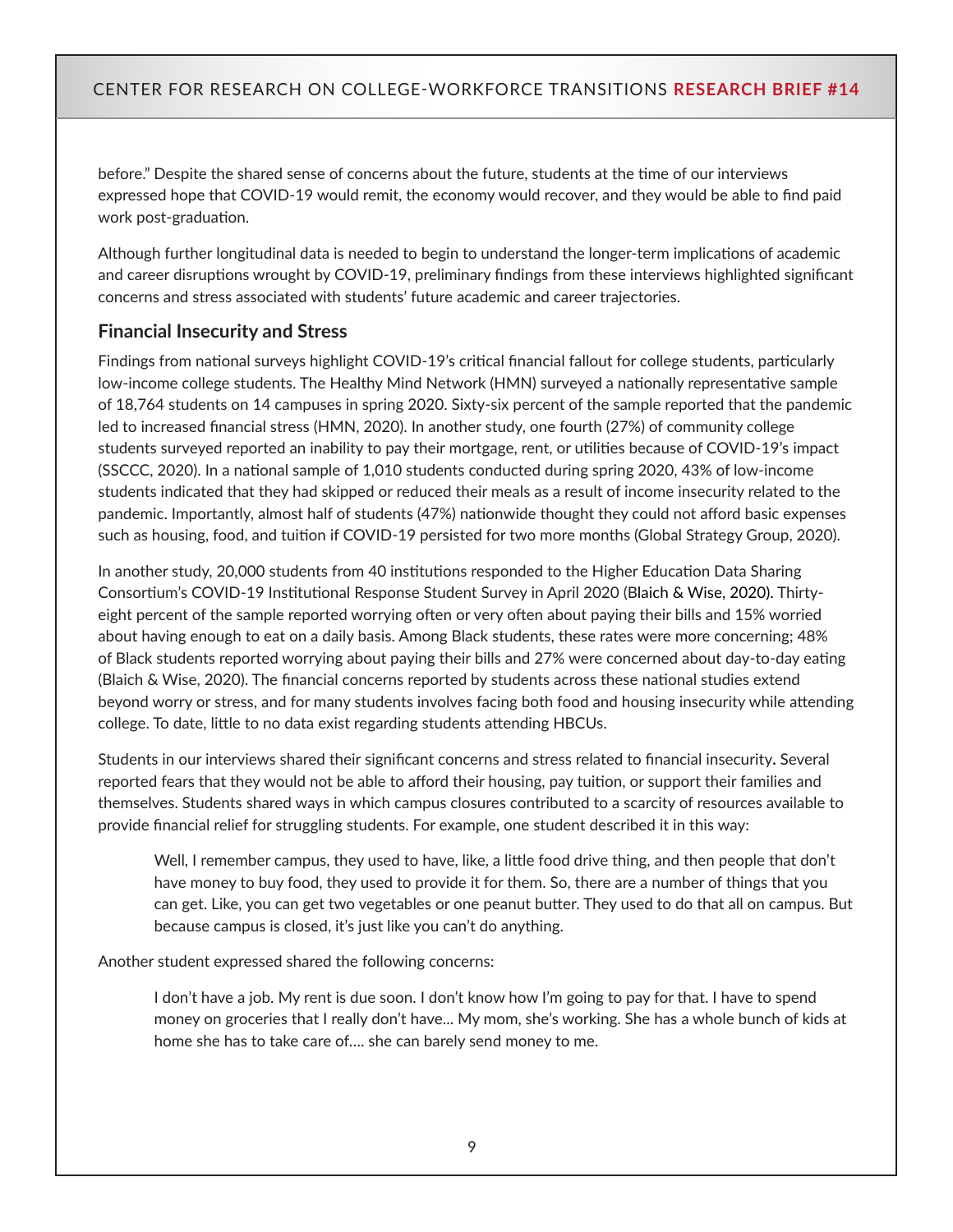The student went on to describe that she had applied to, but been denied funding through a campus initiative to provide financial relief to students:

I applied for it, and I ended up getting denied. Like, I only applied for -- I spent, like, \$400 on groceries, and... my rent. That's the only thing I had in my pocket at the time. And for me to have hope, like, maybe I'm going to get this money that I need, and find out, oh, a lot of people applied for it. That's why they can no longer accept my application. It's really sad because I did the application literally the day of. As soon as I got the e-mail I did it. It's not like I waited like three or four days. And ever since the third day, they just shut down everything, the whole site. So, I was confused.

Ambiguity and stress related to financial insecurity were complicated by the systems with which students interacted, including campus policies and procedures, familial systems, and work-study or job policies and procedures. For example, one student reported the ways in which uncertainty about tuition rates for out of state student was contributing to her stress. She said:

I think the only thing that added more stress on top of this is that my school recently sent out an e-mail saying that they're planning for the fall semester to be online as well, which is frustrating and concerning for me and a lot of other students. Because in terms of the financial aspect of it, I feel like because I'm an out-of-state student and I'm no longer required to be in the state that I'm paying to be in, it's kind of confusing on how they're charging us in terms of like revenue fee status…So, yeah, everything is just going up in flames right now.

Another student shared the ways that their internship ending and possible job loss had triggered significant financial insecurity:

COVID has just put us in positions where, you know, I don't even know if I'm going to get hired the next semester. But because my internship ends, I'm going to be out of probably seven grand in tuition money. So I don't know how I'm going to pay for next semester. My parents can't help me, so it's -- it's just a lot happening [laughter] at one time. And, you know, COVID's about to put me out of my only job I have left. So I don't know how that's going to work … for next semester, if there's no school, then I'll be out of my only job.

Finally, several students expressed that their financial and employment stress intersected with concerns about health for themselves or their family members. Some were concerned about finding or resuming employment due to a fear of endangering family members. One student said it in this way, "…I don't want to really go into a

job that I can get it and then come back and give it to my grandmother. So, I've been trying to find ways I can get some money without having to put anybody in danger and myself in danger."

In summary, both national survey data and HBCU student narratives point to serious financial concerns students are facing as a result of COVID-19. In our interviews, students attending an HBCU expressed their efforts to ensure their financial security alongside fears that they would no longer be able to support loved ones, pay for school, or meet their basic needs.

**Students expressed their efforts to ensure their financial security alongside fears that they would no longer be able to support loved ones, pay for school, or meet their basic needs.**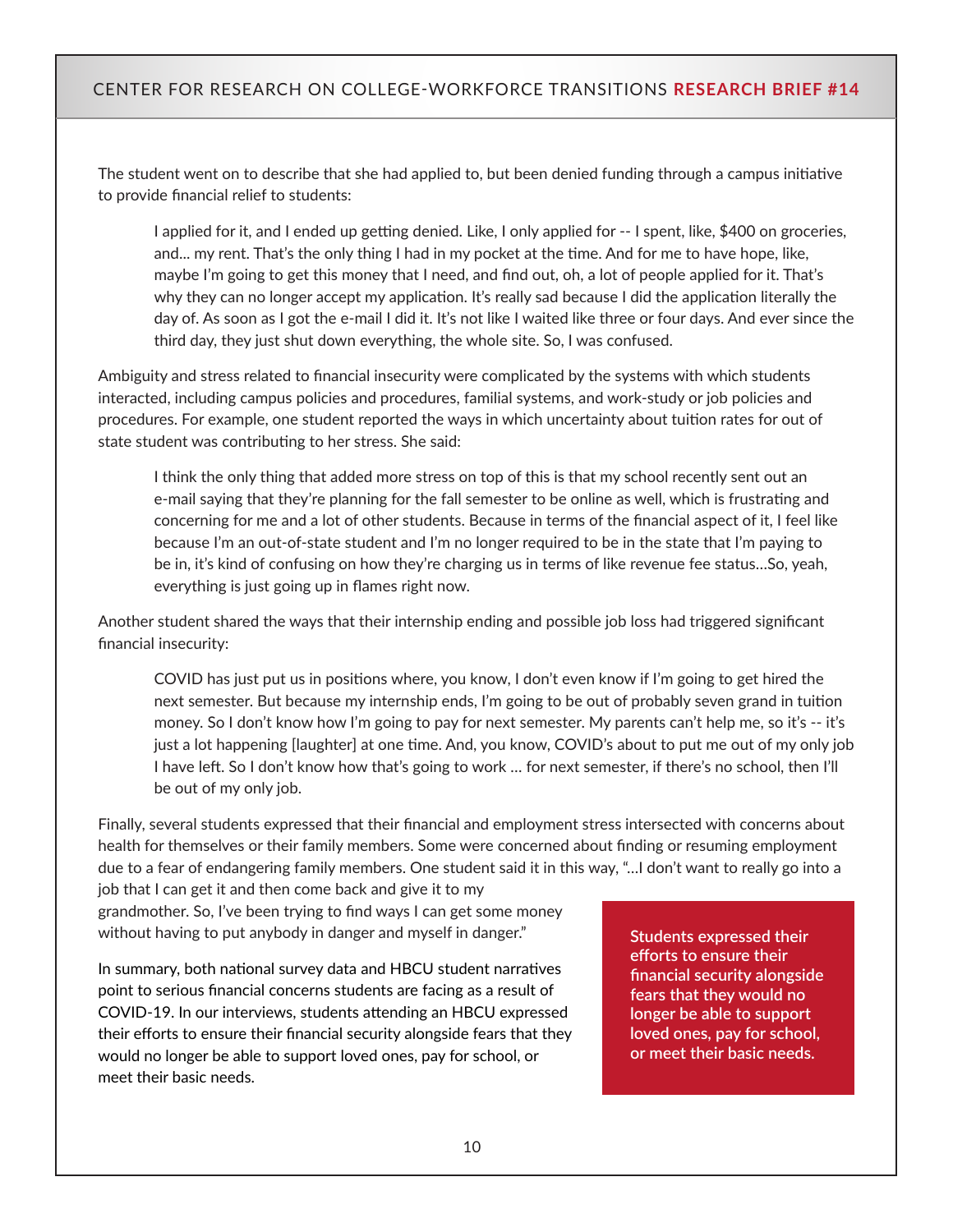#### **Social Emotional Impacts and Coping**

Although the socio-emotional impact of COVID-19 on college students has been less of a focus within national surveys, some have highlighted some concerning statistics regarding the state of college student mental health. In the nationally representative sample of students surveyed by HMN, 86% reported concerns about their personal safety and security (HMN, 2020). In the Global Strategy Group's survey of 1010 students nationwide, 73% were concerned about developing or worsening mental health concerns. Alarmingly, more than a third of students (36%) reported being concerned about their risk of developing substance use disorder as a result of COVID-19 (Global Strategy Group, 2020).

Students we interviewed expressed far-ranging socio-emotional impacts from COVID-19, including quarantinerelated strain, ongoing experiences of loss, mental health challenges, and interruptions to self-care habits such as exercise. In terms of quarantine-related stress, some noted strains due to familial stress or responsibility whereas others focused more on the environment itself (e.g. home was crowded or distracting). Emotional reactions included disappointment related to missing out on internship experiences, learning, the overall collegiate experience, and "ruined" graduation celebrations. Students expressed that these disappointments or losses were "depressing." One student who had recently transferred from a community college and had just moved back home stated: "So that was kind of sad because at this point now, I feel like I really only got to spend one semester at [institution] and I always had my head in the books, and now I'm like dang..." Additionally, several students named mental health impacts. As one student succinctly put it, "A lot of other people are getting exposed to their own underlying mental health issues."

A unique theme that emerged from our qualitative interviews highlighted the relevance of positive and effective coping strategies students utilize to manage these unprecedented stressors. Specifically, many students in this sample reported coping through a variety of intra- and inter-personal strategies. The most mentioned intrapersonal coping strategies included cognitive practices that facilitated internal coping (e.g., "trying not to worry" or "doing my best") and personal habits that helped one cope. These personal habits included: "staying busy", watching TV, exercising, spending time outdoors, engaging with spiritual beliefs, and for those who were living with roommates or family, finding ways to spend time by oneself ("just try to get my own space in the house"). Students often indicated that these practices directly impacted their mental health and well-being. For example, one student said, "I mean for my own mental health, I write in this app call Evernote, kind of like a diary. I just kind of write in it, you know, whatever's on my mind." One student described a daily effort to prioritize spending time outside: "I try to at least incorporate one hour outside. So, whether that'd be like yoga, reading. I got back into reading." Another student described their efforts to remain active in order to protect their health and wellness. They said, "I wouldn't try to stay dormant. Despite being in the house I try to find something to keep my mind, stay occupied because I don't want to just sleep all day."

Interpersonally, students named spending time with family and regular check ins with mentors, friends, and classmates as critical supports. Students frequently noted reconnection with friends as well as intentional efforts to stay in regular communication with peers and classmates for both emotional and academic support, as indicated in this statement: "I also have friends that are checking to, you know, make sure I'm doing okay mentally." Parents and family were commonly described as primary supports, whether through regular phone calls or virtually. One student put it this way, "I'll call my parents and I'll facetime them. So, I'm still able to talk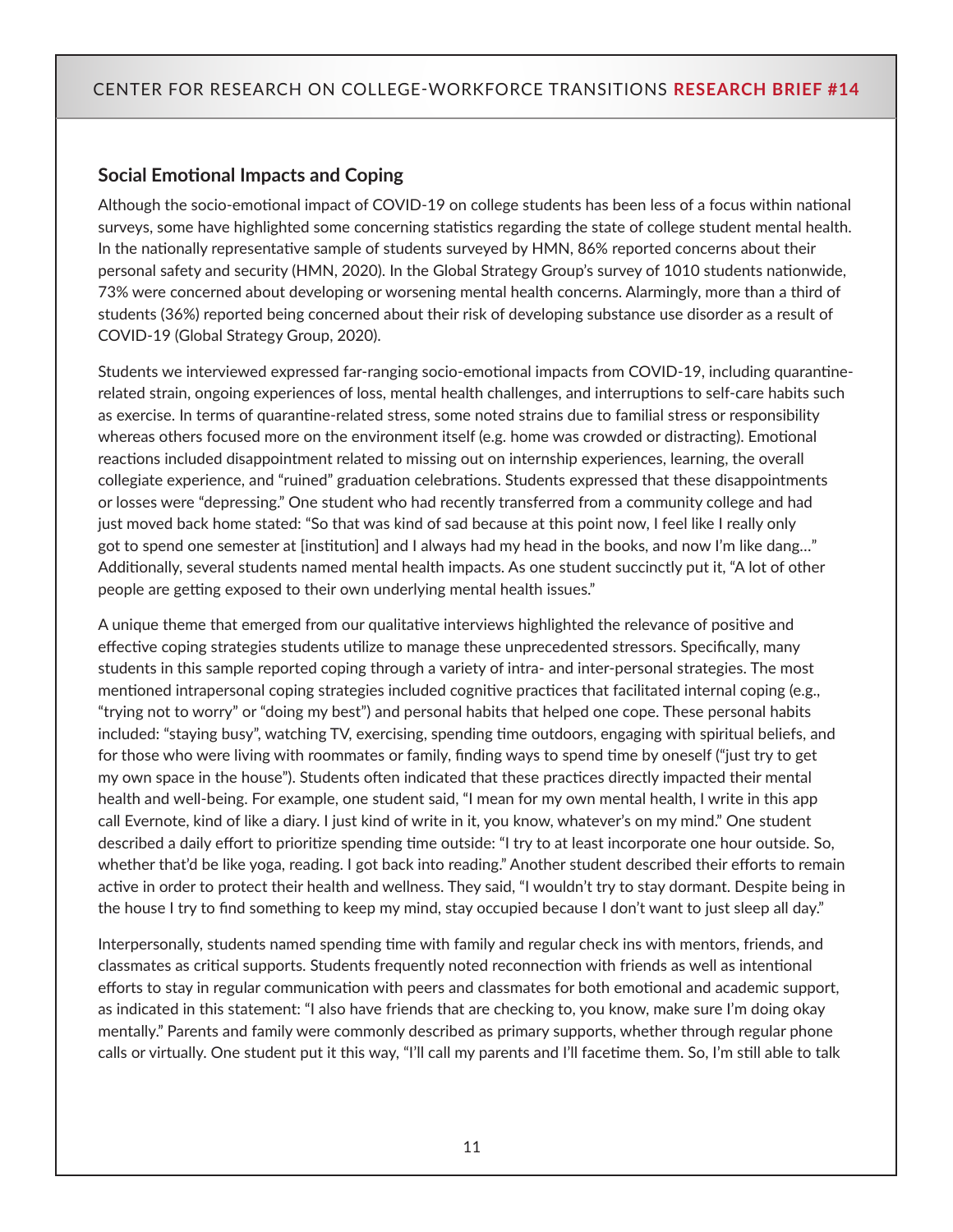to people. It's just not like face to face." Finally, several students highlighted mentors and advisers, and efforts from their institution, who had outreached to them to check in. One student said, "My mentor and organization advisor reaching out to me consistently, as well as another mentor that I have outside of the school. They always check in on me to see how I'm doing.... everybody in my life is pretty supportive about everything." Another student shared the ways in which hearing from campus communications and mentors helped them to feel more aware and less "like you are left in the desert." They said,

Mentors reach out and make sure everybody is doing good. The liaison for my internship has reached out to me like personally to see how things are going.... And with school, there's been a lot of emails like staying up to date and, you know, staying in contact with students. Letting them know what situations that are going on.... I do appreciate them actually putting in the effort to keep students in the loop of things and letting them know what's going on.

In summary, although national data on students' socio-emotional experiences with COVID-19 are more limited in scope, students attending an HBCU described the mental health and emotional toll of quarantine and COVID-19-related stress. Importantly, students articulated the many strategies and supports they were using to cope with the multidimensional facets of the impacts.

**Students described the significant mental health and emotional toll of quarantine and COVID-19-related stress, while also articulating the many strategies and supports they were using to cope.**

#### **Differential Impacts of Stressors across Students**

COVID-19 has evoked a range of stressors across domains for students in this sample. COVID-19 itself serves as health-related stressor, as evidenced by increased anxiety and worry about health, safety, and potential loss of loved ones. However, as students in our interviews outlined, stress regarding COVID-19 extends far beyond health-related worries. Importantly, stressors in each of the domains described above are not mutually exclusive, but rather for many students are interrelated. For example, stressors related to future career development were connected with impacts on mental health=. Similarly, tressors related to finances were connected with socioemotional impacts and students' ability to access coping resources.. This is consistent with preliminary evidence suggesting that students are experiencing stressors across multiple life domains. For example, in the Student Senate for California Community College survey, community college students shared ways in which they saw heightened stress related to mental health, academic performance, and financial insecurity (2020).

Emerging evidence also indicates that stressors differentially impact students and can only be understood in context. For example, in one large survey of undergraduate students, students who identify as transgender or non-binary, students of color, and those who act as caregivers reported higher levels of concern for both physical and mental health as compared to cisgender, White, and non-caregiving students (Blankstein et al., 2020). In another study, students across racial groups were similarly worried about academic success, but Black and Latinx students reported nearly twice het levels of concern around basic needs such as food, housing, and bills as compared to their White peers (Blaich & Wise, 2020). In terms of socio-economic disparities, results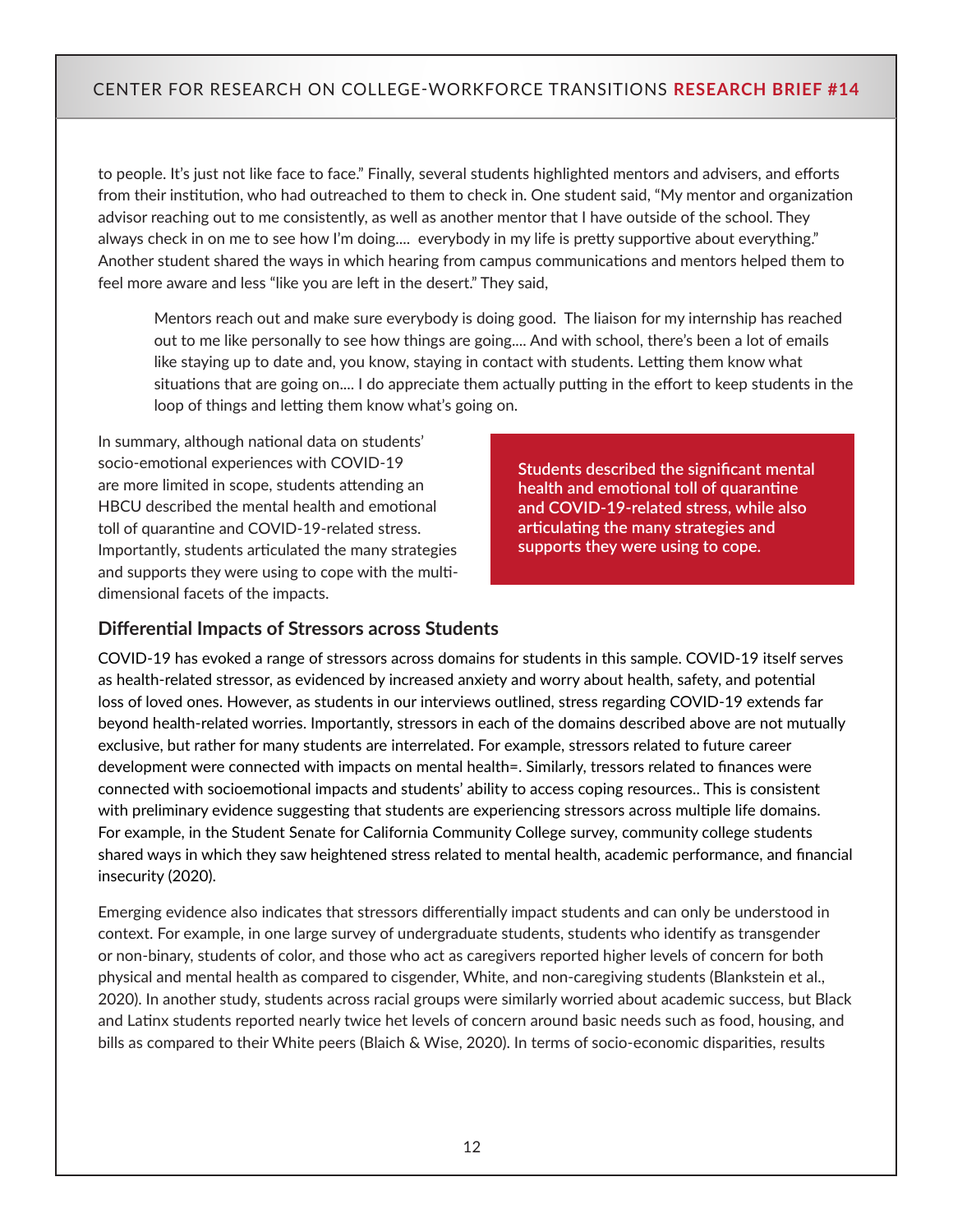from one survey suggested that lower-income students were 55% more likely to delay graduation as compared to their higher-income peers and initial evidence suggested that the students from lower as opposed to higher income backgrounds projected larger detrimental impacts on their GPA following the onset of COVID-19 (Aucejo, et al., 2020).

Themes from our student interviews revealed that some students reported stress across various domains. As one student said, "And it [quarantine] causes a lot of different stresses, which is also probably taking a toll on why I'm not focusing as well as I would if I was in a classroom setting." However, not all students experienced stress in the same ways. For example, although most of the students in our interviews reported academic stress and adjustment, for some students this increased stress was not reflected in other areas of their lives. The impact of COVID-19 was described differently for some students with greater supports, fewer financial concerns, and clear academic or career plans.

Some students shared the ways that their life experiences and identities shaped their responses to COVID-19. Many students were balancing numerous responsibilities outside of their academics. For example, a returning student and mother noted that she had to balance working from home, caretaking, and online course completion while simultaneously managing a decrease in social support and childcare availability. Another interviewee described their perception of the ways that these multiple role stresses often went unseen on campus:

Because I know sometimes it can be challenging for professors to view students as, you know, also adults who are still struggling with this. And so, yeah, once the university kind of made us all be online for the rest of the semester, it's definitely been a constant reminder that we are also adults, we also have issues, we also have families…. everybody has had this huge shift in their lives, not just you guys.

Another student described the ways that significant financial stress associated with the onset of COVID-19 intersected with their worries about the future in this way:

I didn't file for unemployment yet because I'm still thinking, like, maybe I can still get a job. But it's just, I don't want to get sick doing that job. And I know if I ever want to travel, my parents are older people. So I know, like, before I go home if I'm carrying it, I can get them sick. And I know they have medical issues as well, so. And I have sisters that they have to take care of. And if my parents are no longer in the picture then everything that they were supposed to do is on my shoulders now. So that's probably going to mean, like, I'm going to have to drop out of school. I'm going to have to basically give up my whole life to take care of my sisters.

#### Throughout our interviews, students' narratives often

contained overlapping privileges or disadvantages that uniquely informed their experiences. For example, one student who had recently graduated and was planning to begin a post-graduation start-up company noted that he had already planned to move home and stay with a parent over the summer to save money. For this student, COVID-19 had not changed his plans significantly, and his familial resources had enabled him to plan for an entrepreneurial post-graduation plan. Another student noted that his struggle with mental health and academic habits after courses moved online were tied to his military service: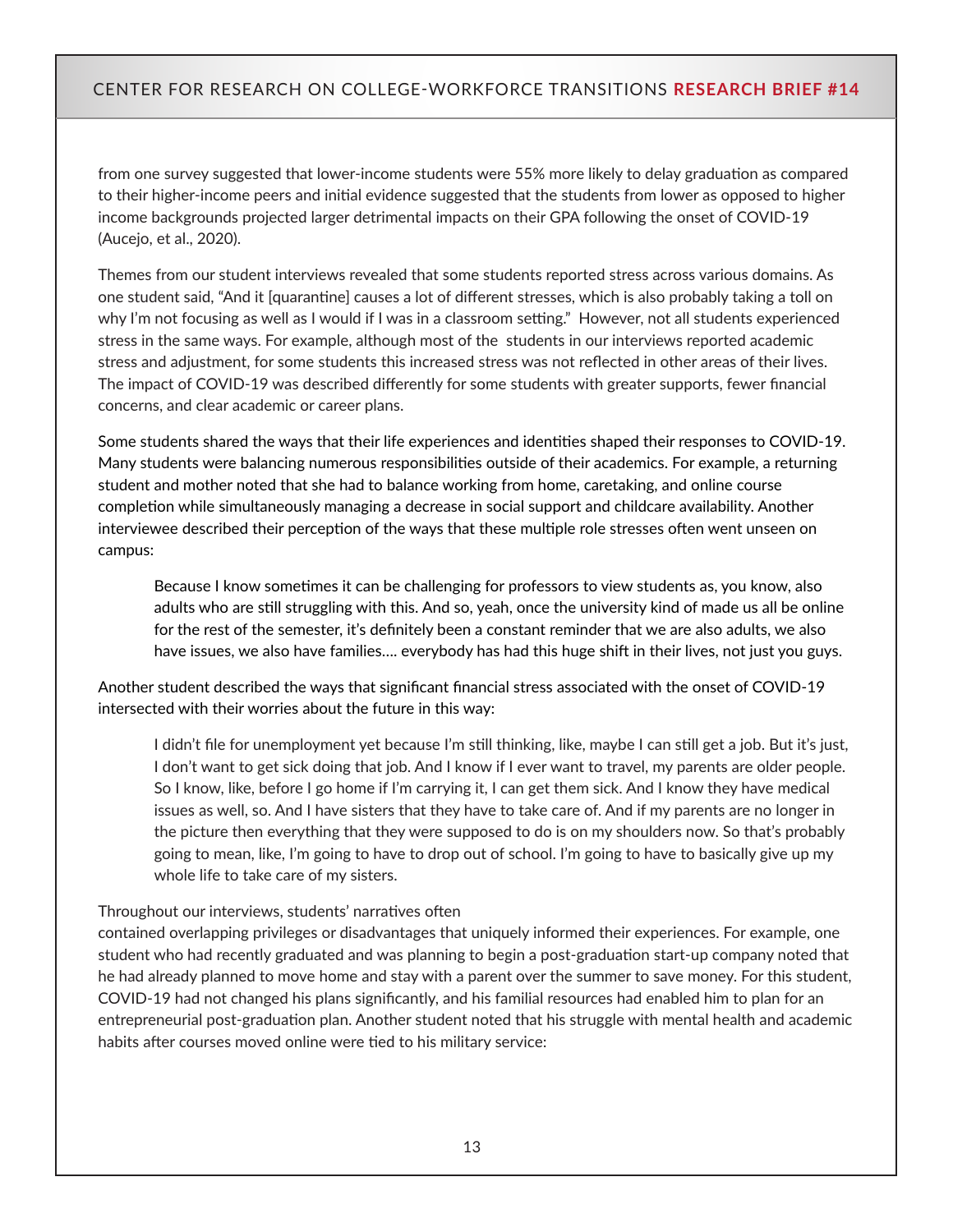So, like I guess, being a military type person, I really value the structure, having a routine and then doing the routine. But then, you know, I would adapt, or whatnot. So, in approaching the COVID situation, my schedule and my program that I was used to got, you know, uprooted, and then it it's still

kind of like, the information on the situation isn't necessarily coherent, like it's not clearly defined.

For all students we interviewed, COVID-19 served as a stressor in and of itself. However, COVID-19 did not serve as the "great equalizer." Instead, students spoke to the ways stressors were both compounding and interrelated across life domains, and this cross-domain stress was informed by students' life experiences and identities.

**COVID-19 does not serve as the "great equalizer." Stressors related to COVID-19 were both compounding and interrelated across life domains, and this cross-domain stress was informed by students' life experiences and identities.**

# **Conclusions and Recommendations**

In summary, students' experiences of barriers and challenges related to COVID-19 are having important work-related, academic, financial, and socio-emotional implications. Themes from interviews with 41 students attending an HBCU highlighted concerns that crossed boundaries of academic performance, internship experiences, mental and physical health, financial insecurity, and career development. Students spoke to their fears and concerns about moving through their academic program and what future employment opportunities would be available to them given the economic downturn. Students expressed various socioemotional impacts of COVID-19, including worsening mental health as well as positive, adaptive coping they had developed to manage the stressors of the time. Moreover, themes from student interviews revealed that the impacts of COVID-19 are best viewed in a cumulative manner and within the context of their educational

institution, personal life characteristics, and positionality within larger societal systems. Students have experienced numerous stressors and challenges that cannot be viewed in isolation or solely at the individual level. Disrupted internships, challenges with remote learning, financial stress, and social emotional impacts are interconnected. The inequities laid bare by the ongoing economic and institutional conditions are not new or novel. Stress occurring across life domains can have uniquely deleterious impacts (Morales & Guerra, 2006; Sternthal, et al., 2011). However, the impact of this stress is informed by the presence of student coping strategies and supports. In the sections below, we offer specific recommendations to advocate for and support students.

**The impacts of COVID-19 are best understood in a cumulative manner and within the context of students' educational institution, personal life characteristics, and positionality within larger societal systems.** 

#### **Supporting Students' Academic Development**

• Students reported a range of challenges with and needs related to online learning during spring semester. Given the challenges for faculty and students alike to remote learning, we recommend continued multi-tiered [assessment](https://www.chronicle.com/article/5-ways-to-connect-with-online-students?bc_nonce=vb3xagzp7a3vrcaa2yl5z&cid=reg_wall_signup) of online learning experiences for students to understand strengths as well as opportunities for support or improvement at both the classroom and institutional level. For example, in prior studies students of color have noted that institutions need to improve services related to studying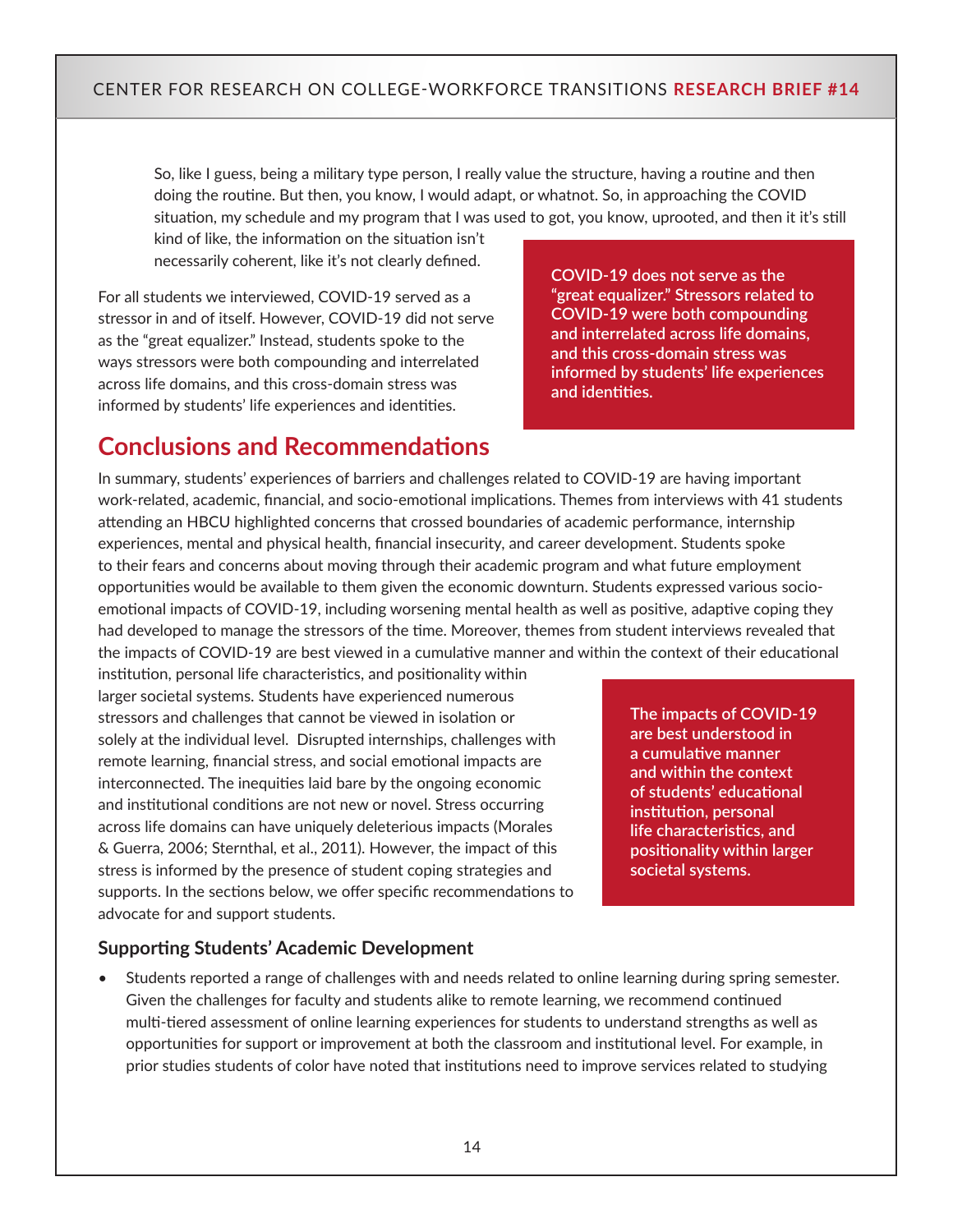tools, academic advising, and tutoring as key areas for online learning (Global Strategy Group, 2020). In addition, students in our interviews emphasized the importance of out-of-classroom instructor support to their academic success.

• Given the degree of stress and difficulty expressed by students regarding remote instruction and the strain on faculty engaging in remote instruction, we encourage continued faculty support in re-configuring teaching practices to be in line with [inclusive best practices.](https://www.chronicle.com/article/8-ways-to-be-more-inclusive-in-your-zoom-teaching/)

#### **Supporting Students' Internship Completion and Career Planning**

- In our sample, students expressed ambiguity and uncertainty around resources or opportunities for internship completion. We recommend consistent, clear, and frequent communication with students from internship employers and educators about what opportunities are available, as well as conversations about what learning experiences are available.
- Students reported not receiving responses from potential internship employers. As such, we encourage employers and campus support staff to wrap up "loose ends" in order to ensure that students know the outcomes of potential opportunities or job postings. This will allow students to move forward with educational, financial, and future career planning. Given the ongoing uncertainty and precarious nature of work due to the pandemic, consistent, clear, and ongoing communication with students is needed among students, internship employers, and educators.
- Students expressed concerns about the academic and career implications of unfulfilled internship opportunities. Where possible, institutions and local employers are encouraged to work together to identify opportunities for adapted internship and/or experiential learning opportunities that meet students' career development goals.
- At the time of our interviews, students expressed uncertainty about the future, but remained hopeful about returning to so-called 'business as usual.' Given the rapidly evolving state of COVID-19, it is likely that these students' needs will continue to shift as they progress through this academic year. Therefore, we encourage career advising staff and other educators to engage in active outreach to support students and recent graduates in their educational and career goals (re)assessment and planning.
- Given the uncertainty on many campuses regarding plans for future terms, faculty and staff are encouraged to continue to communicate clearly and frequently with students about graduation requirements and academic planning as campus-based updates are announced.

#### **Supporting Students' Financial Distress and Instability**

- Students have also reported increased levels of financial stress and duress. Again, the data from these qualitative interviews mirror dire national trends (SSCCC, 2020).
- Moreover, students may not be aware of resources in their community or have assistance navigating complex financial systems. Therefore, we recommend that educators and institutions offer financial planning resources and guidance, financial support, and assistance to students in identifying resources. In doing so, it is important to consider resources based on campus (e.g., food pantries to serve food insecure students) and those that can be offered remotely (e.g., reimbursement for books or laptop computers).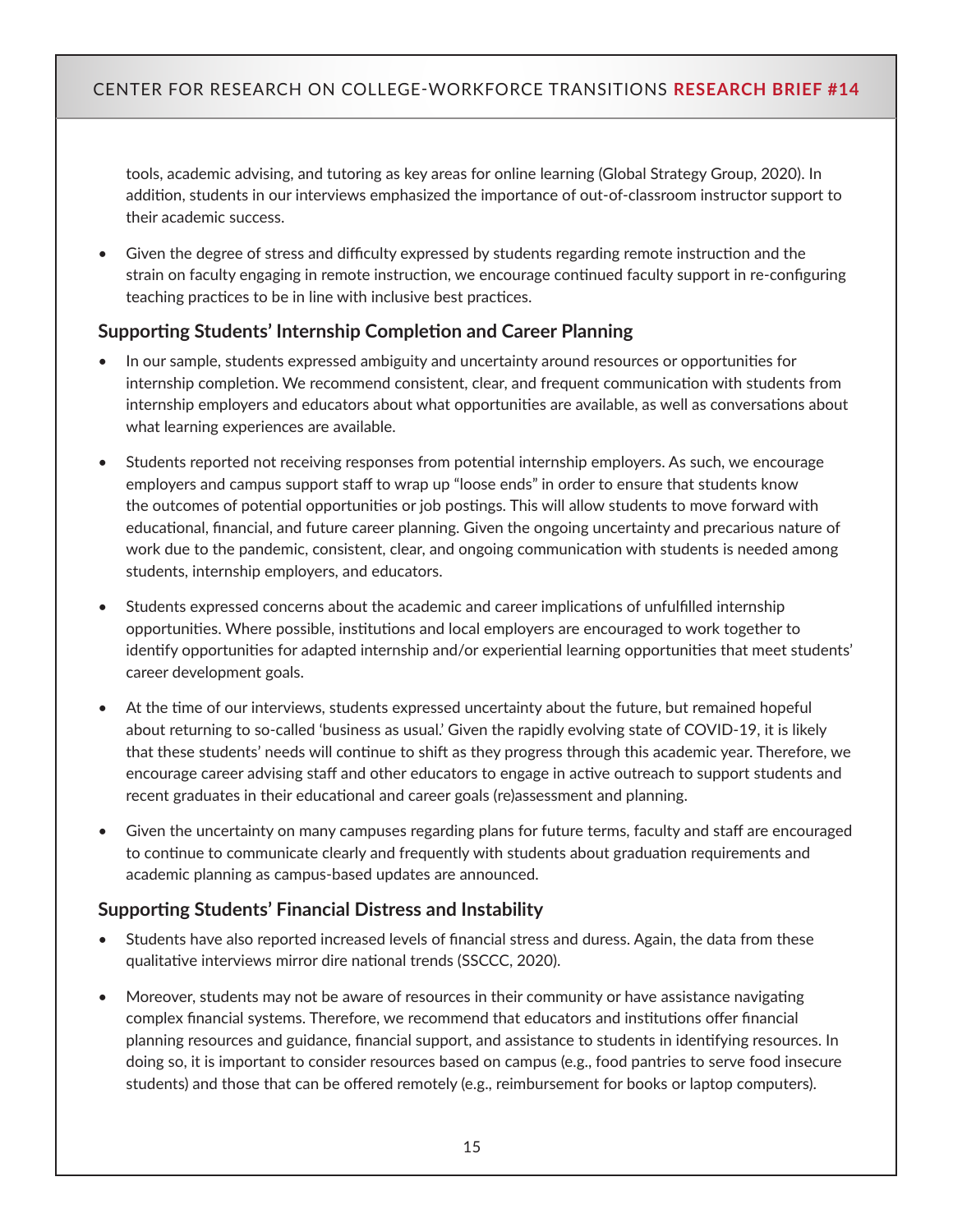• Clear communication and marketing strategies are needed to educate students, staff, and faculty about available financial resources, particularly for the many students who face challenges meeting basic needs. This may also include institutions utilizing targeted and individual communication with students who are experiencing heightened financial insecurity.

## **Supporting Students' Socio-emotional Well-being & Bolstering Coping Resources**

- Results from our interviews highlight the importance of considering the numerous intra-and interpersonal resources and strategies students utilize to cope in challenging times. It is noteworthy that several students specifically mentioned outreach from academic and employer mentors as important forms of support. These mentor relationships, particularly during times of stress, serve as another significant form of social support alongside peers and family members. Mentors, employers and former supervisors, and advisers are encouraged to conduct regular check in with students.
- Students both in our interviews and nationally (SSCCC, 2020) reported increased mental health concerns during COVID-19. There is a critical need to make mental health more accessible to students. Students nationwide have reported this would be helpful (78%), but only about a third indicated that their university had made these services accessible (32%), and less than a quarter of Black students indicated that these services are accessible (24%; Global Strategy Group, 2020). Therefore, we recommend supporting student mental health be a priority for higher education institutions. This could involve increasing access to accessible virtual counseling and crisis services, providing resources to bolster coping, online or self-help resources, and fostering virtual peer support networks.
- Mechanisms to bolster student coping resources also may include those designed to support students' personal habits and practices, such as movement or exercise, forums or community events designed to promote student engagement with one another and with faculty out-of-classroom, portals that may enhance student social connections with one another, and accessing meditation or mindfulness practices.
- Educators and institutions are encouraged to send out regular, clear, transparent, and direct communication addressing the well-being of students.
- It is important to note that these interviews occurred prior to widespread uprisings due to national incidences of police brutality and ongoing racial injustice following the murders of George Floyd and Breonna Taylor. Increased efforts are needed from postsecondary institutions, educators, and internship employers to support BIPOC students through vicarious racial trauma (see Williams, et al., 2020 for recommendations).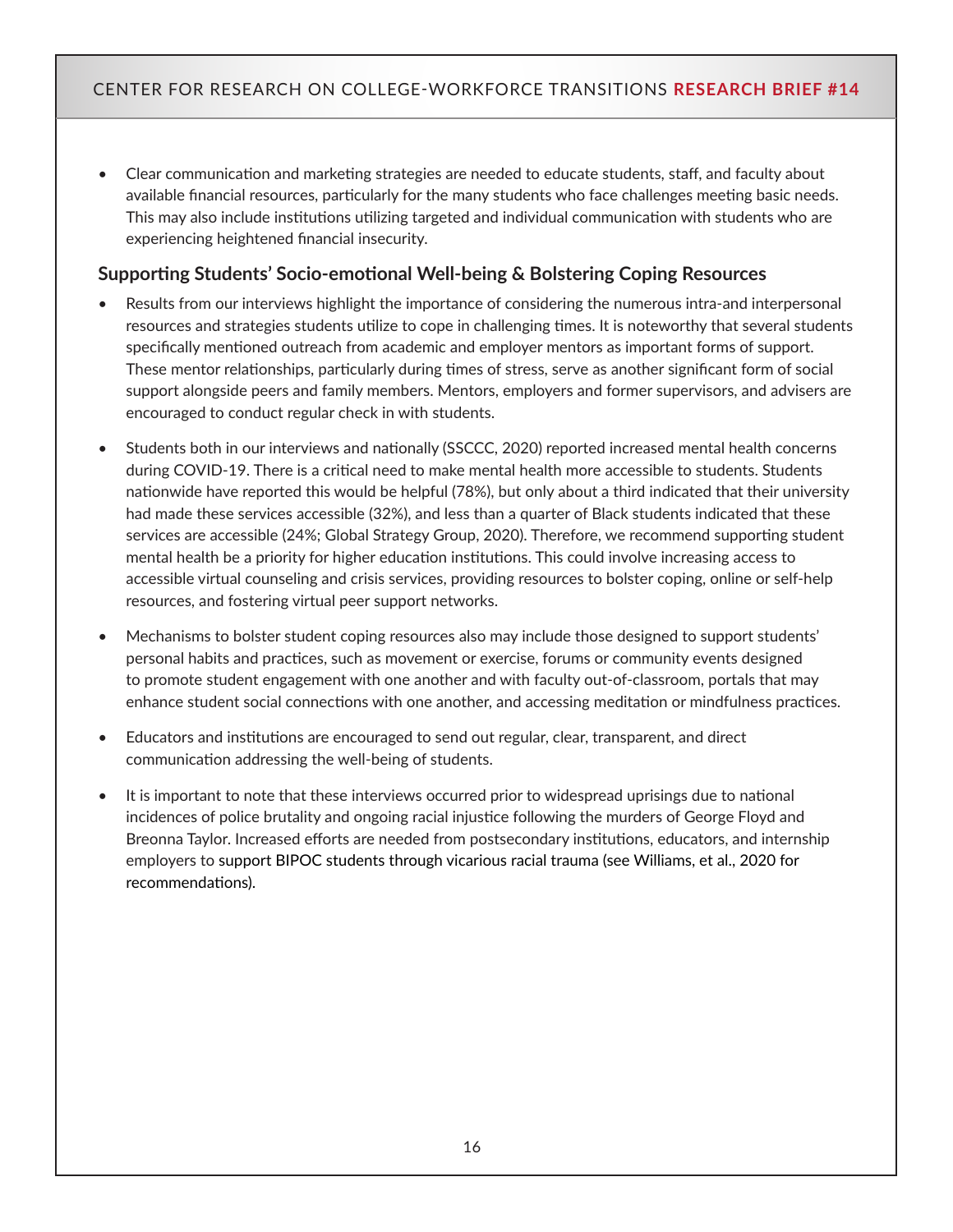# **References**

- 75% of College Students Unhappy With Quality of eLearning During Covid-19 (2020, April 1). OneClass Blog. [https://oneclass.com/blog/featured/177356-7525-of-college-students-unhappy-with-quality-of-elearning](https://oneclass.com/blog/featured/177356-7525-of-college-students-unhappy-with-quality-of-elearning-during-covid-19.en.html)[during-covid-19.en.html](https://oneclass.com/blog/featured/177356-7525-of-college-students-unhappy-with-quality-of-elearning-during-covid-19.en.html)
- Aucejo, E. M., French, J. F., Araya, M. P. U., & Zafar, B. (2020). *The Impact of COVID-19 on Student Experiences and Expectations: Evidence from a Survey* (No. w27392). National Bureau of Economic Research.
- Blaich, C. & Wise, K. (2020, May 15). *Preliminary survey findings with a focus on student identity*. HEDS. [https://](https://www.hedsconsortium.org/wp-content/uploads/2020.05.15-HEDS-COVID-Student-Survey-Update-Student-Background.pdf) [www.hedsconsortium.org/wp-content/uploads/2020.05.15-HEDS-COVID-Student-Survey-Update-](https://www.hedsconsortium.org/wp-content/uploads/2020.05.15-HEDS-COVID-Student-Survey-Update-Student-Background.pdf)[Student-Background.pdf](https://www.hedsconsortium.org/wp-content/uploads/2020.05.15-HEDS-COVID-Student-Survey-Update-Student-Background.pdf)
- Blankstein, M., Frederick, J. K., & Wolff-Eisenberg, C. (2020, June 25). *Student Experiences During the Pandemic Pivot*.<https://doi.org/10.18665/sr.313461>
- Brown, S. M., Doom, J. R., Lechuga-Peña, S., Watamura, S. E., & Koppels, T. (2020). Stress and parenting during the global COVID-19 pandemic. *Child abuse & neglect*, 104699.
- COVID-19 Hospitalization and Death by Race/Ethnicity (2020, August 18). Center for Disease Control. [https://www.cdc.gov/coronavirus/2019-ncov/covid-data/investigations-discovery/](https://www.cdc.gov/coronavirus/2019-ncov/covid-data/investigations-discovery/hospitalization-death-by-race-ethnicity.html) [hospitalization-death-by-race-ethnicity.html](https://www.cdc.gov/coronavirus/2019-ncov/covid-data/investigations-discovery/hospitalization-death-by-race-ethnicity.html)
- The Healthy Minds Network and American College Health Association (July 9, 2020). *The Impact of COVID-19 on College Student Well-being*. [https://healthymindsnetwork.org/wp-content/uploads/2020/07/](https://healthymindsnetwork.org/wp-content/uploads/2020/07/Healthy_Minds_NCHA_COVID_Survey_Report_FINAL.pdf) [Healthy\\_Minds\\_NCHA\\_COVID\\_Survey\\_Report\\_FINAL.pdf](https://healthymindsnetwork.org/wp-content/uploads/2020/07/Healthy_Minds_NCHA_COVID_Survey_Report_FINAL.pdf)
- Higher Ed Survey Highlights the Academic, Financial, and Emotional Toll of Coronavirus on Students (2020, May). Global Strategy Group. [https://s3-us-east-2.amazonaws.com/edtrustmain/wp-content/uploads/](https://s3-us-east-2.amazonaws.com/edtrustmain/wp-content/uploads/sites/3/2017/11/27120859/Higher-Ed-Nationwide-CA-Memo-F05.27.20.pdf) [sites/3/2017/11/27120859/Higher-Ed-Nationwide-CA-Memo-F05.27.20.pdf](https://s3-us-east-2.amazonaws.com/edtrustmain/wp-content/uploads/sites/3/2017/11/27120859/Higher-Ed-Nationwide-CA-Memo-F05.27.20.pdf)
- Blustein, D. L., Duffy, R., Ferreira, J. A., Cohen-Scali, V., Cinamon, R. G., & Allan, B. A. (2020, June 1). Unemployment in the time of COVID-19: A research agenda. *Journal of Vocational Behavior*. Academic Press Inc. <https://doi.org/10.1016/j.jvb.2020.103436>
- Chan, K. (2020, June 16). Internships get canceled or go virtual because of pandemic. *Public Broadcast Station*. <https://www.pbs.org/newshour/nation/internships-get-canceled-or-go-virtual-because-of-pandemic>
- Kantamneni, N. (2020, June 1). The impact of the COVID-19 pandemic on marginalized populations in the United States: A research agenda. *Journal of Vocational Behavior*. Academic Press Inc. [https://doi.](https://doi.org/10.1016/j.jvb.2020.103439) [org/10.1016/j.jvb.2020.103439](https://doi.org/10.1016/j.jvb.2020.103439)
- Kimbrough, Walter. (2020, May 13). A fall Unlike Any I've Ever Seen. *The Chronicle of Higher Education.* [https://](https://www.chronicle.com/article/a-fall-unlike-any-i-have-seen/df) [www.chronicle.com/article/a-fall-unlike-any-i-have-seen/df](https://www.chronicle.com/article/a-fall-unlike-any-i-have-seen/df)
- Lomax, M (2015, Dec 14). 6 Reasons HBCUs are more important than ever. *Medium*.<https://medium.com/>@ DrMichaelLomax/6-reasons-hbcus-are-more-important-than-ever-6572fc27c715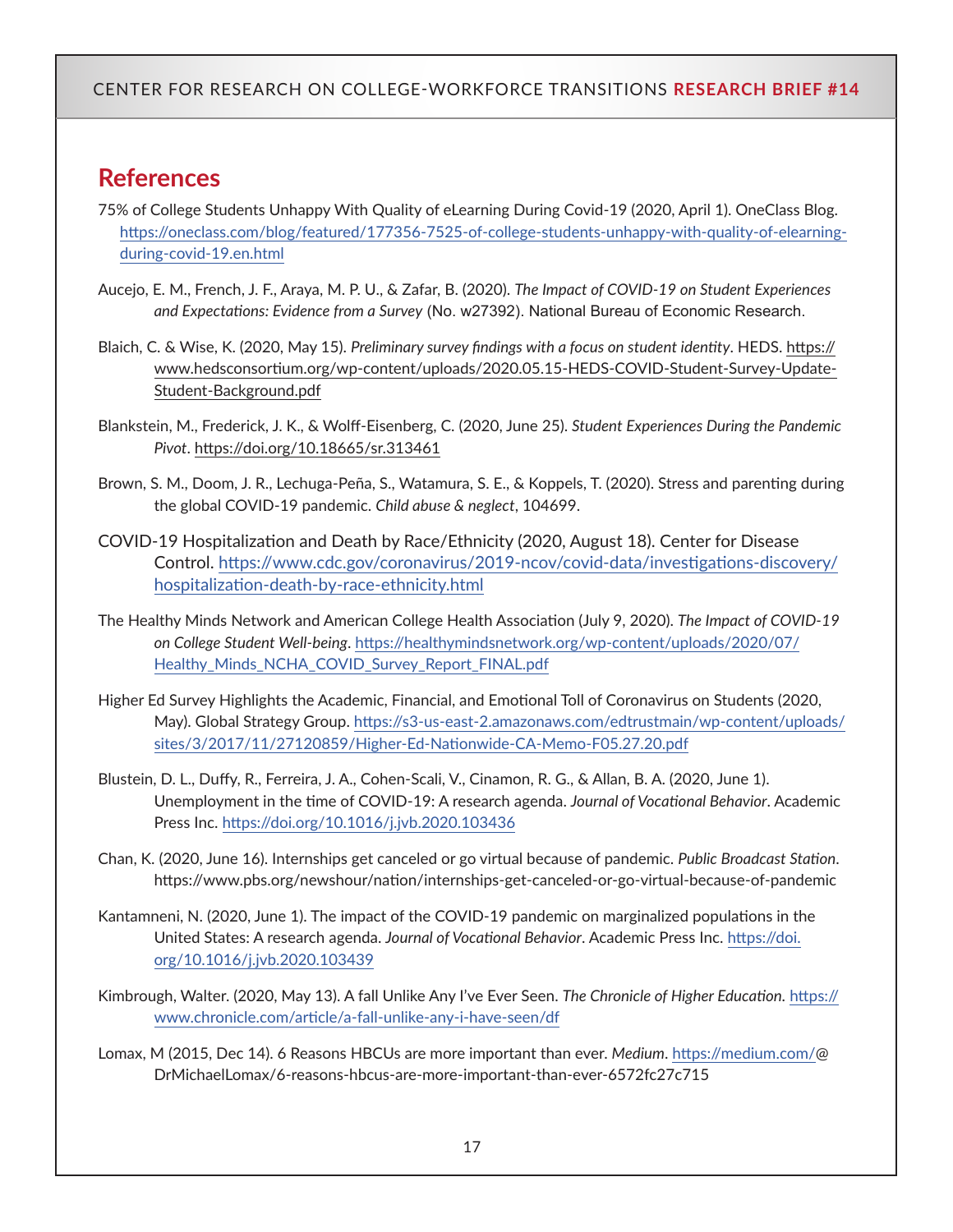Means, B., & Neisler, J. (2020). *Suddenly online: a national survey of undergraduates during the COVID-19 pandemic*. Digital Promise. [https://digitalpromise.dspacedirect.org/bitstream/](https://digitalpromise.dspacedirect.org/bitstream/handle/20.500.12265/98/DPSuddenlyOnlineReportJuly2020.pdf?sequence=3) [handle/20.500.12265/98/DPSuddenlyOnlineReportJuly2020.pdf?sequence=3](https://digitalpromise.dspacedirect.org/bitstream/handle/20.500.12265/98/DPSuddenlyOnlineReportJuly2020.pdf?sequence=3)

- Morales, J. R., & Guerra, N. G. (2006). Effects of multiple context and cumulative stress on urban children's adjustment in elementary school. *Child development*, *77*(4), 907-923.
- Murakami, Kery (2020, July 21). A New Call to Increase Pell. Inside Higher Ed. [https://www.insidehighered.com/](https://www.insidehighered.com/news/2020/07/21/amid-concerns-about-college-affordability-call-increase-pell) [news/2020/07/21/amid-concerns-about-college-affordability-call-increase-pell](https://www.insidehighered.com/news/2020/07/21/amid-concerns-about-college-affordability-call-increase-pell)
- Murakami, Kery (2020, June 23). Call for Doubling Pell, Forgiving Debt. Inside Higher Ed. [https://www.](https://www.insidehighered.com/news/2020/06/23/congressional-democrats-worry-pandemic-will-worsen-racial-disparities-education) [insidehighered.com/news/2020/06/23/congressional-democrats-worry-pandemic-will-worsen-racial](https://www.insidehighered.com/news/2020/06/23/congressional-democrats-worry-pandemic-will-worsen-racial-disparities-education)[disparities-education](https://www.insidehighered.com/news/2020/06/23/congressional-democrats-worry-pandemic-will-worsen-racial-disparities-education)

Seymour, S., & Ray, J. (2015). Grads of historically black colleges have well-being edge. *[Gallup.com](http://Gallup.com)*, *1127*.

- The Student Senate for California Community College (2020, May). COVID-19: California Community College Student Challenges Survey Report. [https://www.studentsenateccc.org/communication/covid-19](https://www.studentsenateccc.org/communication/covid-19-survey-report.html) [survey-report.html](https://www.studentsenateccc.org/communication/covid-19-survey-report.html)
- Stansell, A. (2020, May 19). U.S. Internship Hiring Cut in Half Since COVID-19 Crisis. Retrieved September 01, 2020, from<https://www.glassdoor.com/research/internship-hiring-coronavirus/>
- Sternthal, M. J., Slopen, N., & Williams, D. R. (2011). RACIAL DISPARITIES IN HEALTH: How Much Does Stress Really Matter? 1. *Du Bois review: social science research on race*, *8*(1), 95.
- Strada Center for Consumer Insights (2020, June 10). Public Viewpoint: COVID-19 Work and Education Survey. [https://www.stradaeducation.org/wp-content/uploads/2020/06/Public-Viewpoint-Report-Week-9.](https://www.stradaeducation.org/wp-content/uploads/2020/06/Public-Viewpoint-Report-Week-9.pdf) [pdf](https://www.stradaeducation.org/wp-content/uploads/2020/06/Public-Viewpoint-Report-Week-9.pdf)
- Sandelowski, M. (2000). Whatever happened to qualitative description?. *Research in nursing & health, 23*(4), 334-340.
- Van Bavel, J. J., Baicker, K., Boggio, P. S., Capraro, V., Cichocka, A., Cikara, M., ... & Drury, J. (2020). Using social and behavioural science to support COVID-19 pandemic response. *Nature Human Behaviour,*1-12.
- Williams, K.M., Thompson, M.N., & Hora, M.T. (2020, July). *Supporting Black Interns through Vicarious Racial Trauma: Policy Recommendations for Employers and Postsecondary Institutions*. Center for Research on College-Workforce Transitions. [http://ccwt.wceruw.org/documents/CCWT\\_report\\_Supporting%20](http://ccwt.wceruw.org/documents/CCWT_report_Supporting%20Black%20Interns%20through%20Vicarious%20Racial%20Trauma.pdf) [Black%20Interns%20through%20Vicarious%20Racial%20Trauma.pdf](http://ccwt.wceruw.org/documents/CCWT_report_Supporting%20Black%20Interns%20through%20Vicarious%20Racial%20Trauma.pdf)).